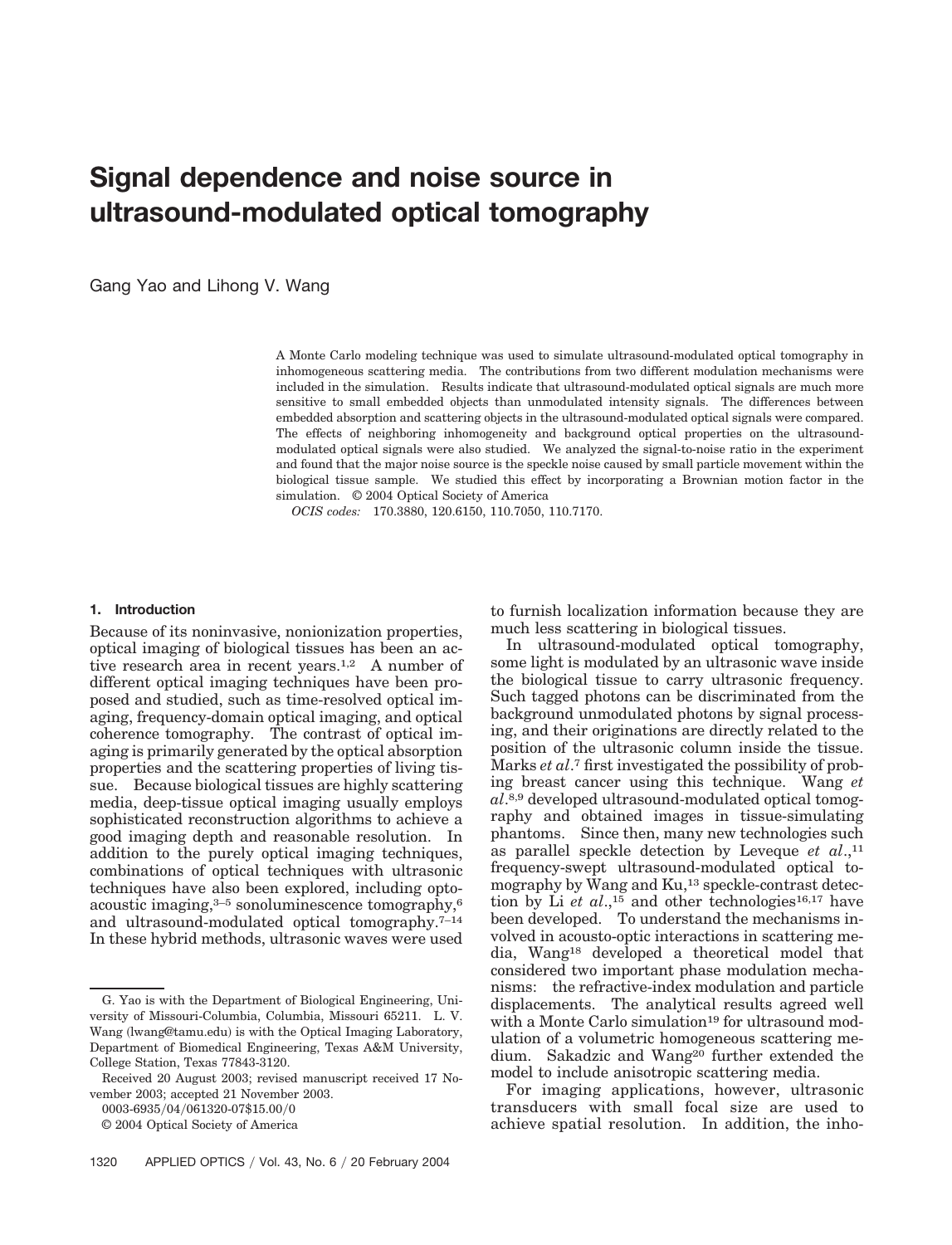mogeneous nature of turbid media adds complexity to the signal interpretation in ultrasoundmodulated optical tomography. These effects cannot be studied by the analytical models used for volumetric modulation.18–20 In this study, a Monte Carlo technique was used to simulate the sensitivity and the contrast of this technique. The two modulation mechanisms, i.e., refractive-index modulation and particle displacement, were incorporated in the simulation. We also studied the effects of speckle noise caused by Brownian motion, which is the most important noise in experiments involving biological tissue.

# **2. Method**

In ultrasound-modulated optical tomography, the transmitted light consists of two parts: the ac photons that are modulated by the ultrasonic wave and the dc background photons that are not modulated. Only those photons passing through the ultrasonic column can be modulated. The modulated depth (ac and dc) reflects the local optical and ultrasonic properties within the ultrasonic beam and can be used for tomographic imaging of the scattering medium.

The intensity of transmitted light can be written as (Wiener-Khinchin theorem)

$$
I_n = \frac{1}{T_a} \int_0^{T_a} \cos(n\omega_a \tau) G_1(\tau) d\tau,
$$
 (1)

where  $T_a$  is the period of ultrasonic oscillation,  $\omega_a$  is the ultrasonic frequency, and  $G_1(\tau)$  is the autocorrelation function of the scattered light:

$$
G_1(\tau) = \int_0^\infty p(s) \langle E_s(t) E_s(t + \tau) \rangle_t \mathrm{d}s,\tag{2}
$$

where  $p(s)$  is the probability density function of path length *s* and *Es* is the electrical field of the light scattered along path *s*. The correlation function is calculated from the contributions from random Brownian *(B)* motion and ultrasonic *(U)* modula- $\text{tion}^{21}$ ,

$$
\langle E_s(t) E_s(t+\tau) \rangle = \langle E_s(t) E_s(t+\tau) \rangle_B \langle E_s(t) E_s(t+\tau) \rangle_U. \tag{3}
$$

The contribution from Brownian motion is determined by the particle relaxation time  $\tau_0$ , the mean free path *l*, and the total path length *s*:

$$
\langle E_s(t) E_s(t+\tau) \rangle_B = \exp\left(-\frac{2s}{\tau_0 l} \tau\right). \tag{4}
$$

We can calculate the contribution from ultrasonic modulation by accumulating the optical phase variations induced by ultrasound,

$$
\langle E_s(t) E_s(t+\tau) \rangle_U = \langle \exp[-i(\Delta \Phi_n + \Delta \Phi_d)] \rangle, \quad (5)
$$

where  $\Delta \Phi_n$  is the total phase variation caused by refractive-index modulation of the scattering medium and  $\Delta \Phi_d$  is the total phase variation caused by displacement of the scattering particles. The equations to calculate these phase variations have been given in detail by Wang.18,19 The modulation depth at ultrasonic frequency can be calculated as  $M = I_1/I_0$  from Eq.  $(1)$ .

A Monte Carlo method was used to simulate light transport in scattering media. The basic simulation procedures have been described in detail elsewhere.19 The program was extended to handle multiple objects to simulate the effects of a heterogeneous background. In the simulation, the tissue sample was modeled as a slab containing embedded objects. For simplicity, the object and the ultrasonic column were modeled as cylinders with certain heights. The photon packet was launched perpendicularly into the tissue. Geometric calculations were performed to determine if the path of a photon packet crossed one of the objects. We sampled the scattering angles of a photon packet using optical properties. The phase variation of a photon packet was accumulated whenever the photon intersected with the ultrasound column or was scattered within the ultrasound column. We calculated the correlation function of the transmitted light by accumulating contributions from all transmitted photons.

Unless indicated specifically, the following optical properties of the background scattering media were used in the simulation<sup>22</sup>: the refractive index  $n =$ 1.33, the absorption coefficient  $\mu_a = 0.1 \text{ cm}^{-1}$ , the scattering coefficient  $\mu_s = 20.0 \text{ cm}^{-1}$ , and the anisotropy factor  $g = 0.9$ . The thickness of the tissue slab is 3 cm. Both the object and the ultrasonic column have a radius of 1 mm and a height of 10 mm, although their dimensions are not required to be identical in the simulations. The velocity of the ultrasonic wave is  $1480$  m/s. The ultrasound amplitude is 0.1 nm. The ultrasound wave vector is  $4 \times$  $10^3 \text{ m}^{-1}$  that corresponds to a wavelength of 1.57 mm in the scattering media. A light beam with a radius of 1 cm is incident perpendicularly upon the turbid medium. Only the transmitted photons within a circular disk with a 1-cm radius on the exit plane, simulating the detection area, were scored.

## **3. Results**

## A. Sensitivity to Optical Properties

In ultrasound-modulated optical tomography, the modulated photons carry the optical as well as the ultrasonic properties of the ultrasonic column. If the optical properties within the ultrasonic column are different, the detected signal will be different. Ultrasonic heterogeneity and Brownian motion were not considered in this simulation. To study the effects of these different optical properties, we simulated objects with different absorption coefficients and scattering coefficients. The simulation results are shown in Fig. 1. A single cylindrical object is buried at the center of the tissue slab. The position of the ultrasonic column is aligned with the object [Fig. 1(a)]. Therefore every photon passing through the object will be labeled by the ultrasound. The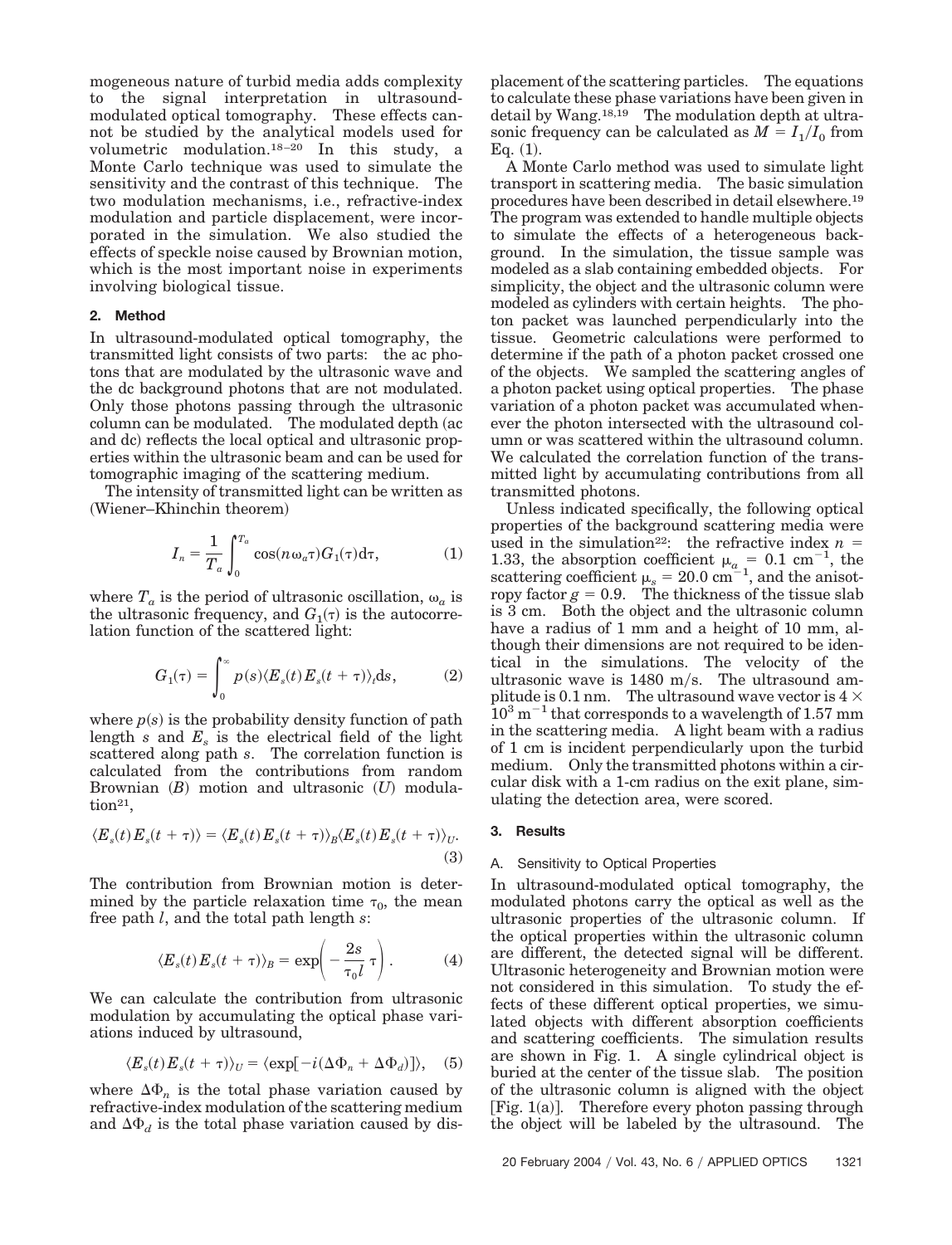

Fig. 1. (a) Configuration of the scattering medium and the ultrasound. Modulation depth and total transmittance versus the (b) absorption coefficient, (c) scattering coefficient, and (d) reduced scattering coefficient.

values in the plots in Figs.  $1(b)-1(d)$  are normalized to the signal values obtained when the embedded object has the same optical properties of the background medium.

From the simulation results, the modulation signal is much more sensitive to the change of optical properties than the total output intensity (transmittance). For example, as the optical absorption coefficient of the object increases 100 times, the modulation depth decreases by  $\sim$ 88%, whereas the transmittance only decreases by  $\sim$ 5%. The modulation depth decreases as the absorption coefficient of the object increases because more photons passing through the object have been absorbed. If only the absorption coefficient  $\mu_a$  of the object is the changed by  $\Delta \mu_a$ , the modulation signal changes by

$$
\Delta M \propto -\int M(p) \exp(-\Delta \mu_a p) f(p) dp, \qquad (6)
$$

where  $M(p)$  is the intensity of modulated photons having path length *p* inside the object before the absorption coefficient is varied and  $f(p)$  is the distribution of *p*. If  $\Delta \mu_a p$  is much less than unity, the  $\Delta ac$ will be linearly proportional to  $\Delta \mu_a$ . When the absorption coefficient is changed by 100-fold from 0.1 to  $10 \text{ cm}^{-1}$ , the modulated photons of *p* values that are comparable with the 0.2-cm diameter of the embedded object will vary by a factor of  $\exp(-9.9 \times 0.2)$ 14%, which roughly matches the simulated  $~88\%$ decrease.

The scattering properties  $(\mu_s \text{ and } g)$  of the embed-

ded object have even less of an effect on the total transmittance than the absorption property  $(\mu_a)$ . However, the modulation depth still shows significant sensitivities for these changes. In the example, when the scattering increases from 20 to 100  $\text{cm}^{-1}$ , the modulation depth increases by  $\sim$ 40% whereas the total transmission decreases only by less than 3%. If the scattering properties of the object are changed, the paths of the photons will be altered. Although a simple expression similar to relation (6) does not exist, the increase of the scattering coefficient of the embedded object causes the photons to have more scattering events and longer path lengths within the ultrasound column. Both effects will lead to a higher modulation depth. Figure  $1(d)$  shows that the modulation depth decreases as the anisotropic factor of the embedded object increases. In Fig. 1(d), the scattering coefficient of the object was fixed at  $20 \text{ cm}^{-1}$  in the simulation. Calculation indicated that the average path length inside the ultrasound column is higher at a smaller anisotropic factor, which leads to a higher modulation depth because of the refractive-index modulation mechanism.

Figure 2 shows the results of modulation depth and transmittance when the absorbing object is not aligned with the source–detector axis. The modulation depth decreases slightly as the object moves away from the central axis. This is caused by the inhomogeneous distribution of light inside the sample.12 However, the fractional change as plotted in Fig. 1 has little change. In addition, there is no significant change in the transmittance. Therefore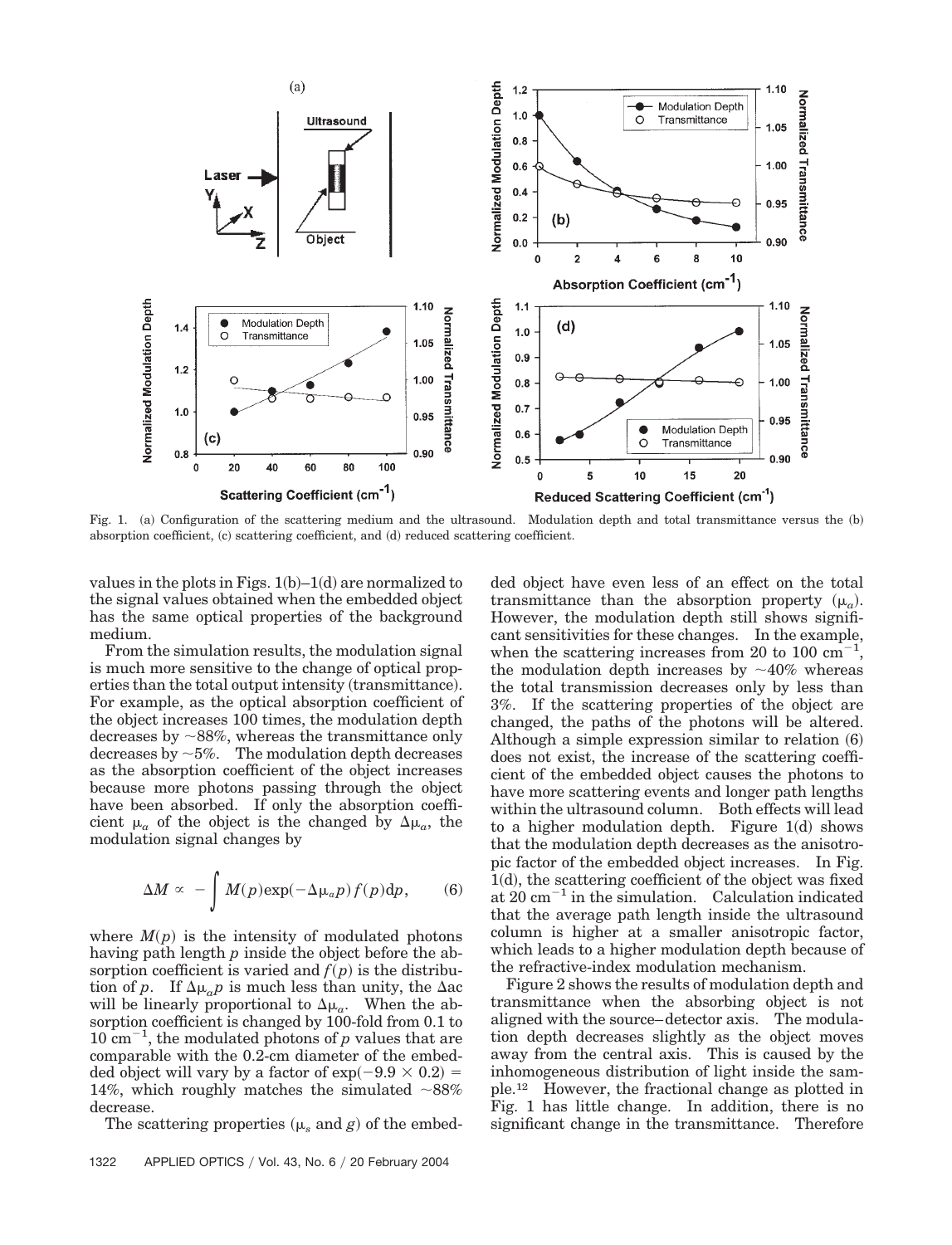

Fig. 2. Comparison of the calculated results of  $(a)$  the modulation depth and (b) transmittance when the object center is shifted from the system optical axis along the *x* axis.

the modulated signal is still much more sensitive than the nonmodulated transmittance even if the object is not aligned with the source–detector axis.

#### B. Effect of Inhomogeneity

In ultrasound-modulated optical tomography, we can usually obtain two-dimensional images by mechanically scanning the ultrasonic transducer over the sample. A measured modulation depth is directly assigned as the signal intensity at the corresponding ultrasound location. Because the local modulated signal intensity depends on the local optical fluence, the internal optical fluence affects the obtained images. Because the light fluence distribution is not uniform within the scattering medium, the modulation depth is related to the position of the ultrasonic column even in a homogeneous medium.12

In reality, tissue samples are inhomogeneous in both absorption and scattering properties. A buried object will affect the optical fluence in its neighborhood and the modulated signal intensity. Figure 3(a) shows such an example in which two identical objects are separated by 3 mm along the *z* axis. The ultrasonic column is located at object 1, which is at the center of the slab. Brownian motion is not considered in the simulation. From the results Figs.  $3(b)$  and  $3(c)$ ], the calculated modulation depth is affected by the optical properties of the other neigh-



Fig. 3. (a) Configuration of the two embedded objects in the simulation of the effects of neighboring objects. The two objects are separated by 3 mm along the *z* axis. Modulation depth and total transmittance versus the (b) absorption coefficient and (c) scattering coefficient of the second object.

boring object. As the absorption coefficient and the scattering coefficient of object 2 increase, the signal values of object 1 decrease because the modulated light decreases after passing through object 2. In other words, object 2 casts a shadow on object 1 when an image of the scattering medium is produced. Such cross talks depend on the optical properties, the distance, and the size of neighboring objects.

The absolute signal level is also affected by the optical properties of the background medium. In Fig. 4(a), the modulation signal of a single object was calculated with different background scattering coefficients. The object was positioned at the center of the turbid medium. Its optical properties are  $\mu_a = 2$ cm<sup>-1</sup>,  $\mu_s = 100.0 \text{ cm}^{-1}$ , and  $g = 0.9$ . It is interesting to see that modulation depth increases as the background scattering coefficient increases because more photons interact with the ultrasonic column. Both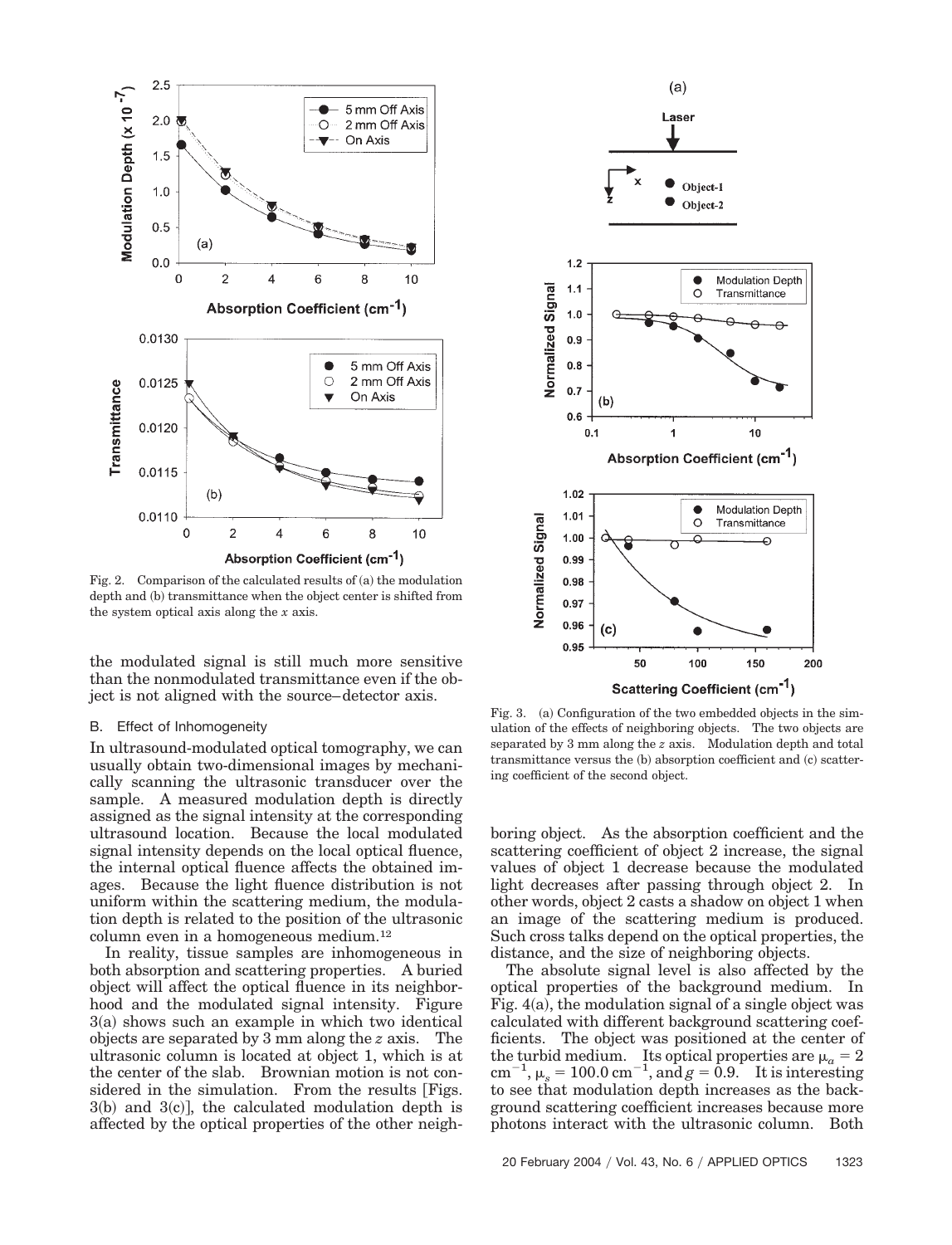

Fig. 4. Modulation depth and total transmittance versus the background (a) scattering coefficient and (b) absorption coefficient.  $M(n)$ , refractive-index modulation;  $M(d)$ , particle displacement modulation;  $M(n + d)$ , modulation by both mechanisms.

modulation mechanisms contribute to this effect. Detailed calculations show that both the average scattering events of the modulated photons and their path lengths within the ultrasound column increase as the background scattering coefficient increases, which explains the above observation. Figure  $4(b)$ shows the effect of the background absorption coefficient. The object's optical properties are  $\mu_a = 2$ cm<sup>-1</sup>,  $\mu_s = 20.0 \text{ cm}^{-1}$ , and  $g = 0.9$ . The modulation depth increases slightly as the background absorption coefficient increases because more unmodulated photons are absorbed. The increase is mainly due to the modulation of the refractive index.

The above examples indicate that the signal intensity is indeed related to the background properties and object distribution in the scattering medium. Therefore quantitative measurements of the optical properties of the embedded objects entail sophisticated reconstruction algorithms.

## C. Noise and Speckle

In ultrasound-modulated optical tomography, the signal-to-noise ratio is critical because the modulated signal is very small. To improve experimental results, system noise properties should be carefully analyzed and optimized. There are many possible noise sources in the experimental system including contributions from both the optical system and the ultrasonic system. Among all the noise sources, the shot noise is the theoretical limit of noise, and the speckle noise appears to be the most significant noise source in biological tissue. Speckle noise is caused by the random movement of small particles within the biological tissue. These particle movements change the speckle patterns and induce noise in the detected optical signals.

To demonstrate speckle noise, we examined the system performance using ground glass as the sample without ultrasound modulation. A laser beam (Melles-Griot, 56IMS667) illuminated the ground glass, and the generated speckle pattern was recorded by a CCD camera (DALSA CA-D1-0256T). A total of 200 frames of such speckle images was recorded in  $\sim$ 3.2 s. The standard deviation of each pixel in the CCD image was calculated and subsequently normalized to the shot noise obtained by the square root of the average digital count in the pixel. As shown in Fig.  $5(a)$ , the measured noise level was within two times of the shot noise when ground glass was used and the light path was in the air. In other words, it can be assumed that the whole experimental system was operating quite closely to the shotnoise-limited level.

However, the noise level increased to more than five times the shot noise when a water tank was inserted into the light path between the ground glass and the  $CCD$  [Fig.  $5(b)$ ]. This was caused by fluctuations of the water and the movement of small particles in the water, which disturbed the speckle pattern. The noise level further increased to more than ten times the shot noise when chicken breast tissue was used instead of the ground glass [Fig.  $5(c)$ ]. One reason is that chicken breast tissue is a volume scattering medium in which light has a longer path length. The movements of small particles within the tissue disturb the speckle patterns. It is clear that this dynamic speckle change is the major noise source in the experiments. Increasing the exposure time reduces the speckle fluctuation. Unfortunately, this effect is equivalent to speckle averaging and therefore reduces the modulation depth. A better method is to acquire the signal within the speckle correlation time. The correlation time can be measured in the experiments when multiple frames of the images are continuously acquired. A typical measurement of ex vivo chicken breast tissue is shown in Fig. 6, in which the correlation time was approximately 100 ms.

The speckle correlation time is related to the particle relaxation time in the scattering medium. With a small relaxation time, particles move fast and cause a short speckle correlation time. We simulated the effect of random movement of small particles by incorporating Brownian motion  $[Eq. (4)]$  into the Monte Carlo simulation. Photons that are not interacting with ultrasound are dominant in this effect because their amount is much larger than modulated photons. Figure 7 shows an example of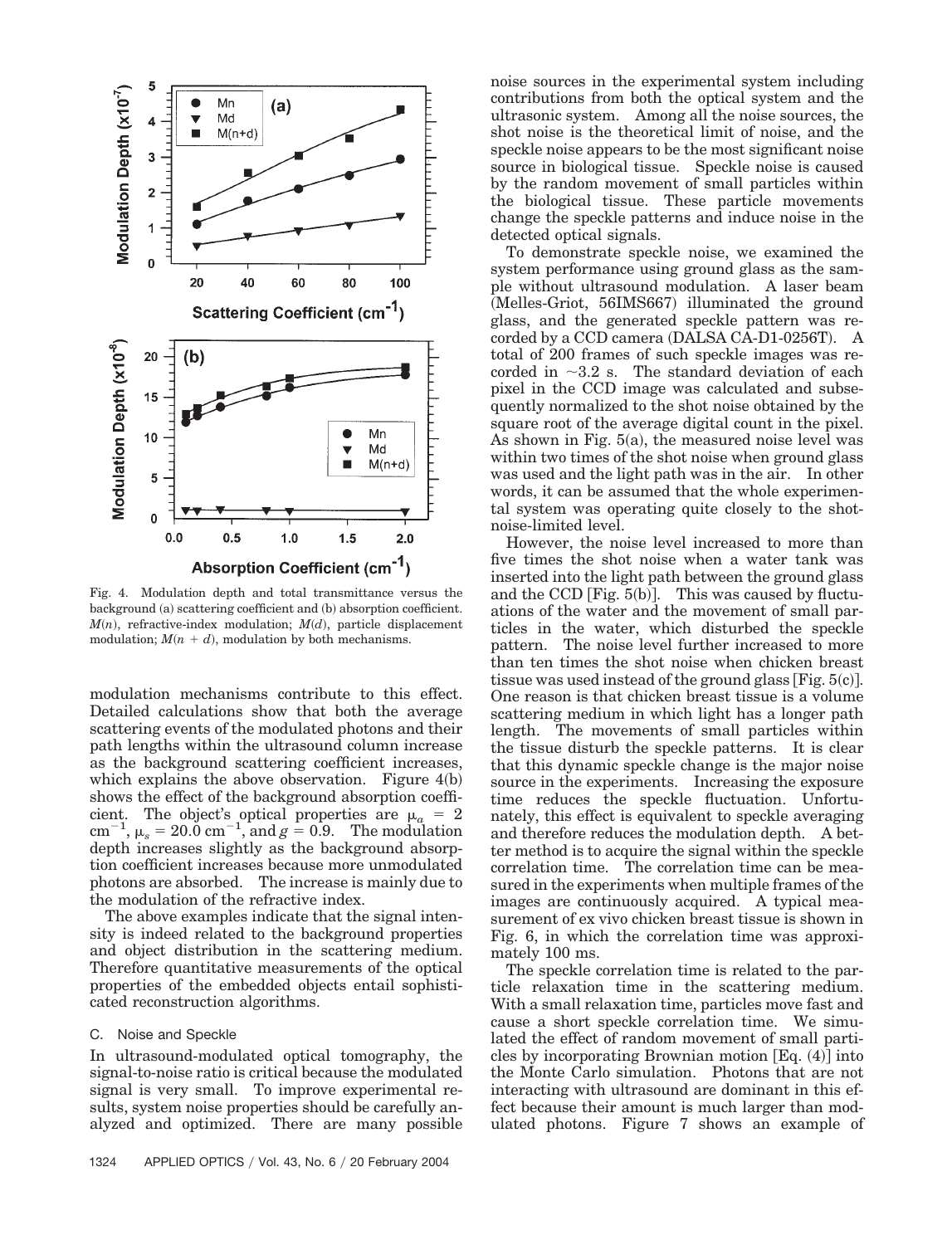

Fig. 5. Speckle pattern stability with different samples.



Fig. 6. Speckle correlation measured from 1.2-cm-thick chicken breast.



Fig. 7. Effect of particle relaxation time on signal sensitivity.

signal sensitivity dependency on the particle relaxation time. Two small absorption objects were used in the simulation. Their absorption coefficients are 0.2 and 2.0  $\text{cm}^{-1}$  respectively. The *y* axis in Fig. 7 is plotted as the relative modulation depth that is defined as  $[M(\mu_a = 2.0) - M(\mu_a = 0.2)]/M(\mu_a = 0.2)$ . At small particle relaxation time, the modulation depths obtained at these two objects are indistinguishable. The signal difference becomes larger as the relaxation time increases. The results also show that modulation depth at a higher ultrasonic frequency has better sensitivity than that at a lower ultrasonic frequency. This is because the autocorrelation signal is calculated within one ultrasonic period, which is smaller at high frequency. This result implies that the speckle decorrelation problem may have less of an effect when high-frequency ultrasound is applied.

## **4. Conclusions**

A Monte Carlo simulation was applied to study the signal sensitivity of ultrasound-modulated optical tomography. The simulation study indicates that this technology is significantly more sensitive to small optical objects than unmodulated intensity measurements. In addition, an inhomogeneous tissue background will alter the signal intensity. Therefore obtaining accurate optical properties by simple direct imaging scanning requires use of sophisticated reconstruction.

Optical speckles play an extremely important role in the experiments. Time variation of speckle patterns represents the largest source of noise in an experiment, especially if the biological tissue is thick. To overcome this problem, data must be acquired within the speckle correlation time. Our study also indicated that ultrasound modulation with higher frequency has better immunization to speckle variations.

This project was sponsored by a Summer Faculty Research Fellowship (for G. Yao) from the University of Missouri-Columbia and in part (for L. V. Wang) by National Institutes of Health grant R01 CA71980,